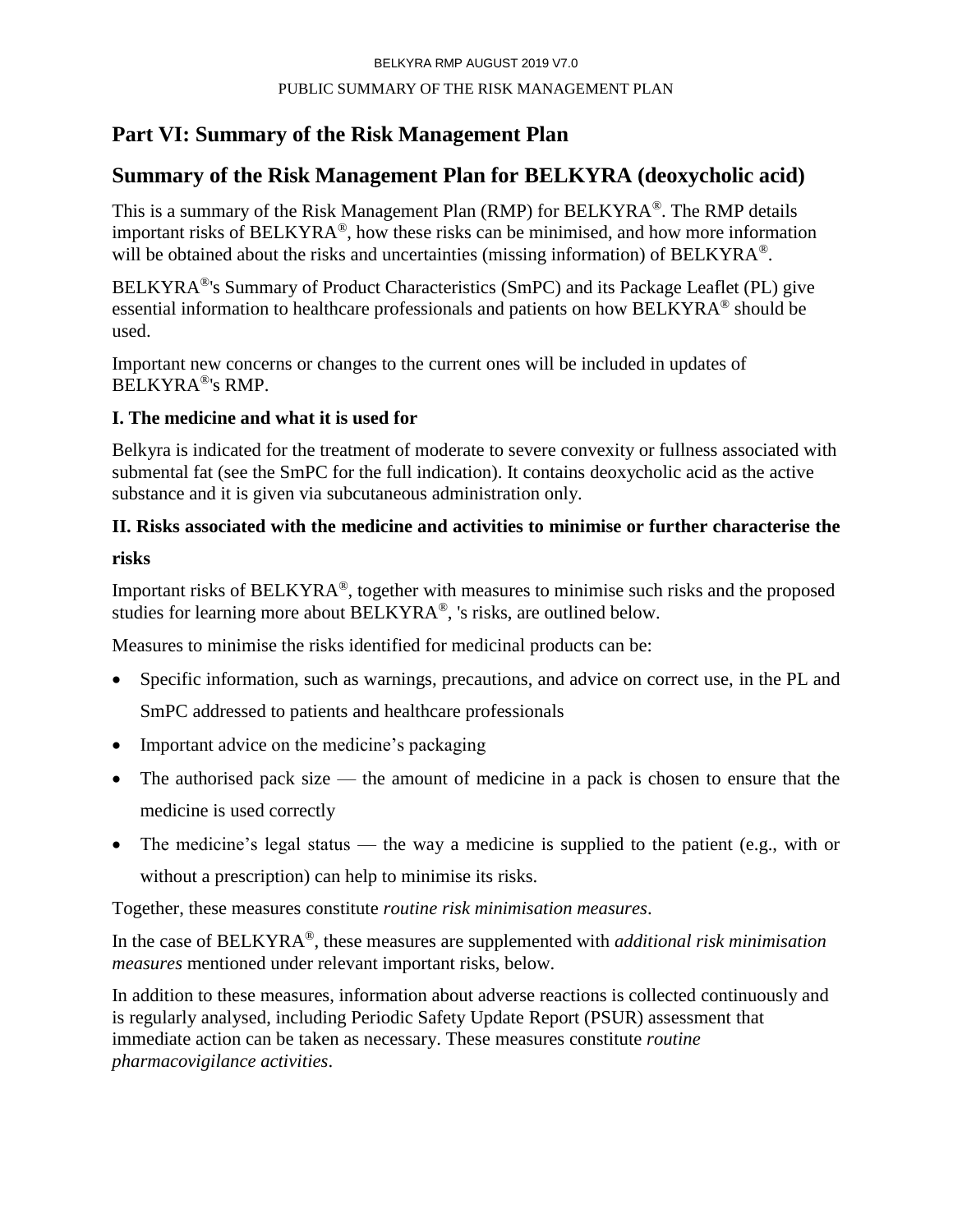#### PUBLIC SUMMARY OF THE RISK MANAGEMENT PLAN

If important information that may affect the safe use of BELKYRA<sup>®</sup> is not yet available, it is listed under 'missing information' below.

# **II.A List of important risks and missing information**

Important risks of BELKYRA® are risks that need special risk management activities to further investigate or minimise the risk, so that the medicinal product can be safely administered. Important risks can be regarded as identified or potential. Identified risks are concerns for which there is sufficient proof of a link with the use of BELKYRA®. Potential risks are concerns for which an association with the use of this medicine is possible based on available data, but this association has not been established yet and needs further evaluation. Missing information refers to information on the safety of the medicinal product that is currently missing and needs to be collected (e.g., on the long-term use of the medicine).

| <b>Summary of safety concerns</b> |                                |
|-----------------------------------|--------------------------------|
| Important identified risks        | Injection site nerve injury    |
|                                   | Injection site skin ulceration |
|                                   | Injection site necrosis        |
| Important potential risks         | Off-label use                  |
| Missing information               | Use during pregnancy           |
|                                   | Use during lactation           |

# **II.B Summary of important risks**

| Important identified risk<br>Injection site nerve injury |                                                                                                                                                                                                                                                                                                                                 |
|----------------------------------------------------------|---------------------------------------------------------------------------------------------------------------------------------------------------------------------------------------------------------------------------------------------------------------------------------------------------------------------------------|
| Evidence for linking the risk to the<br>medicine         | AE data from the clinical study program and nonclinical data.                                                                                                                                                                                                                                                                   |
| Risk factors and risk groups                             | Patients can be assumed to be at increased risk for nerve injury when<br>BELKYRA is not administered strictly as recommended (eg, at higher<br>volumes, outside of the submental area, with longer needles), or when the<br>product is administered to patients with undiagnosed local pathologies or<br>anatomical variations. |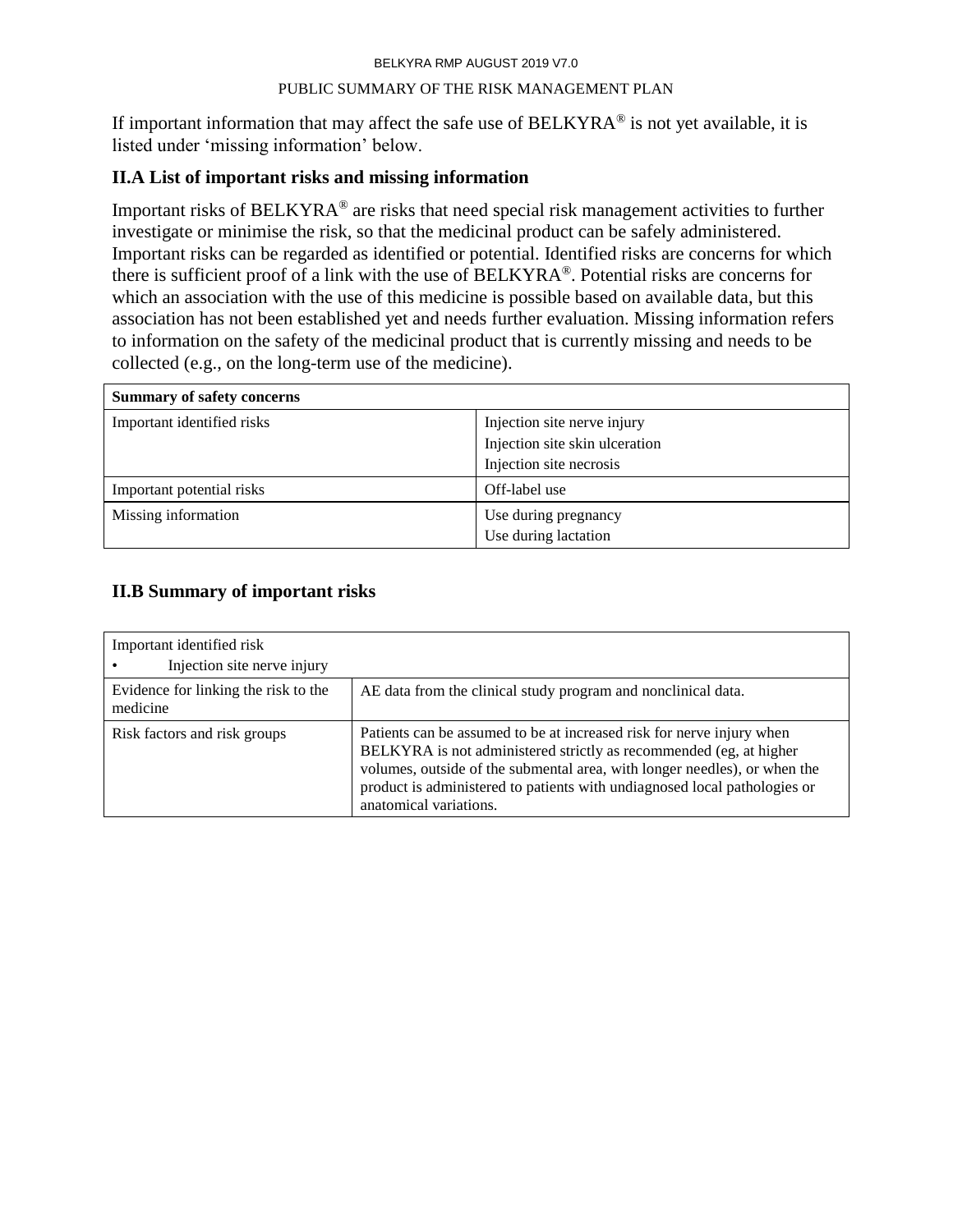| Risk minimisation measures                 | Routine risk communication:                                                                                                                                                                                                                                                                                                             |
|--------------------------------------------|-----------------------------------------------------------------------------------------------------------------------------------------------------------------------------------------------------------------------------------------------------------------------------------------------------------------------------------------|
|                                            | Listed in SmPC section(s): Undesirable effects                                                                                                                                                                                                                                                                                          |
|                                            | Listed in PL section(s): Possible side effects                                                                                                                                                                                                                                                                                          |
|                                            |                                                                                                                                                                                                                                                                                                                                         |
|                                            | Routine risk minimisation activities recommending specific clinical<br>measures to address the risk:                                                                                                                                                                                                                                    |
|                                            | Recommendations included in SmPC section(s): Posology and method of<br>administration; Special warnings and precautions for use;                                                                                                                                                                                                        |
|                                            | Recommendations included in PL: Warnings and precautions; Posology and<br>method of administration;                                                                                                                                                                                                                                     |
|                                            | Other routine RMMs beyond the Product Information:                                                                                                                                                                                                                                                                                      |
|                                            | Pack size: BELKYRA is supplied in ready-to-use, single-use vials                                                                                                                                                                                                                                                                        |
|                                            | Legal status: BELKYRA should only be administered by physicians with<br>appropriate qualifications, expertise in the treatment and knowledge of the<br>submental anatomy. Where national guidance permits, Belkyra may be<br>administered by appropriately qualified healthcare professionals, under the<br>supervision of a physician. |
|                                            | <b>Additional RMMs:</b>                                                                                                                                                                                                                                                                                                                 |
|                                            | Injector's Guide for Safe use of Belkyra                                                                                                                                                                                                                                                                                                |
|                                            |                                                                                                                                                                                                                                                                                                                                         |
| Additional pharmacovigilance<br>activities | <b>CONTOUR Registry (Australia)</b>                                                                                                                                                                                                                                                                                                     |
|                                            | PASS Physicians' Survey to Assess Effectiveness of BELKYRA Risk<br>Minimisation Activities (EU)                                                                                                                                                                                                                                         |
|                                            |                                                                                                                                                                                                                                                                                                                                         |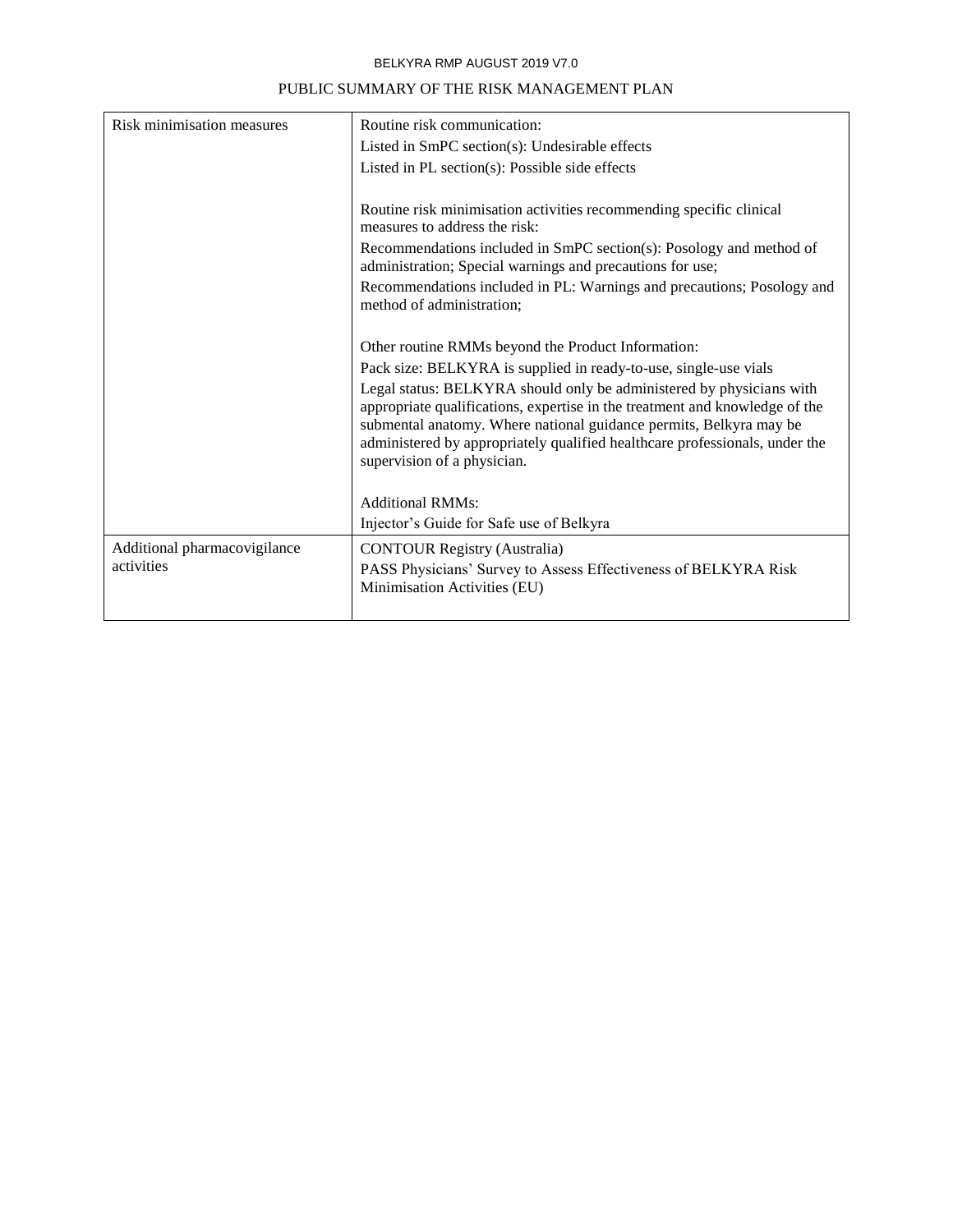| Important identified risk                        |                                                                                                                                                                                                                                                                                                                                                                                                             |
|--------------------------------------------------|-------------------------------------------------------------------------------------------------------------------------------------------------------------------------------------------------------------------------------------------------------------------------------------------------------------------------------------------------------------------------------------------------------------|
| Injection site skin ulceration                   |                                                                                                                                                                                                                                                                                                                                                                                                             |
| Evidence for linking the risk to the<br>medicine | AE data from post-marketing.                                                                                                                                                                                                                                                                                                                                                                                |
| Risk factors and risk groups                     | It may be hypothesised that patients are at increased risk for injection site<br>skin ulceration when BELKYRA is not administered strictly as<br>recommended, e.g., in case of too superficial (intradermal) injection,<br>injection during withdrawal of the syringe from the skin, or injection into<br>infected tissue.                                                                                  |
| Risk minimisation measures                       | Routine risk communication:<br>Listed in SmPC section(s): Undesirable effects<br>Listed in PL section(s): Possible side effects                                                                                                                                                                                                                                                                             |
|                                                  | Routine risk minimisation activities recommending specific clinical<br>measures to address the risk:<br>Recommendations included in SmPC section(s): Special warnings and<br>precautions for use;<br>Recommendations included in PL: Warnings and precautions;                                                                                                                                              |
|                                                  | Other routine RMMs beyond the Product Information:                                                                                                                                                                                                                                                                                                                                                          |
|                                                  | Pack size: BELKYRA is supplied in ready-to-use, single-use vials<br>Legal status: BELKYRA should only be administered by physicians with<br>appropriate qualifications, expertise in the treatment and knowledge of the<br>submental anatomy. Where national guidance permits, Belkyra may be<br>administered by appropriately qualified healthcare professionals, under the<br>supervision of a physician. |
|                                                  | <b>Additional RMMs:</b><br>Injector's Guide for Safe use of Belkyra                                                                                                                                                                                                                                                                                                                                         |
| Additional pharmacovigilance<br>activities       | <b>CONTOUR Registry (Australia)</b><br>PASS Physicians' Survey to Assess Effectiveness of BELKYRA Risk<br>Minimisation Activities (EU)                                                                                                                                                                                                                                                                      |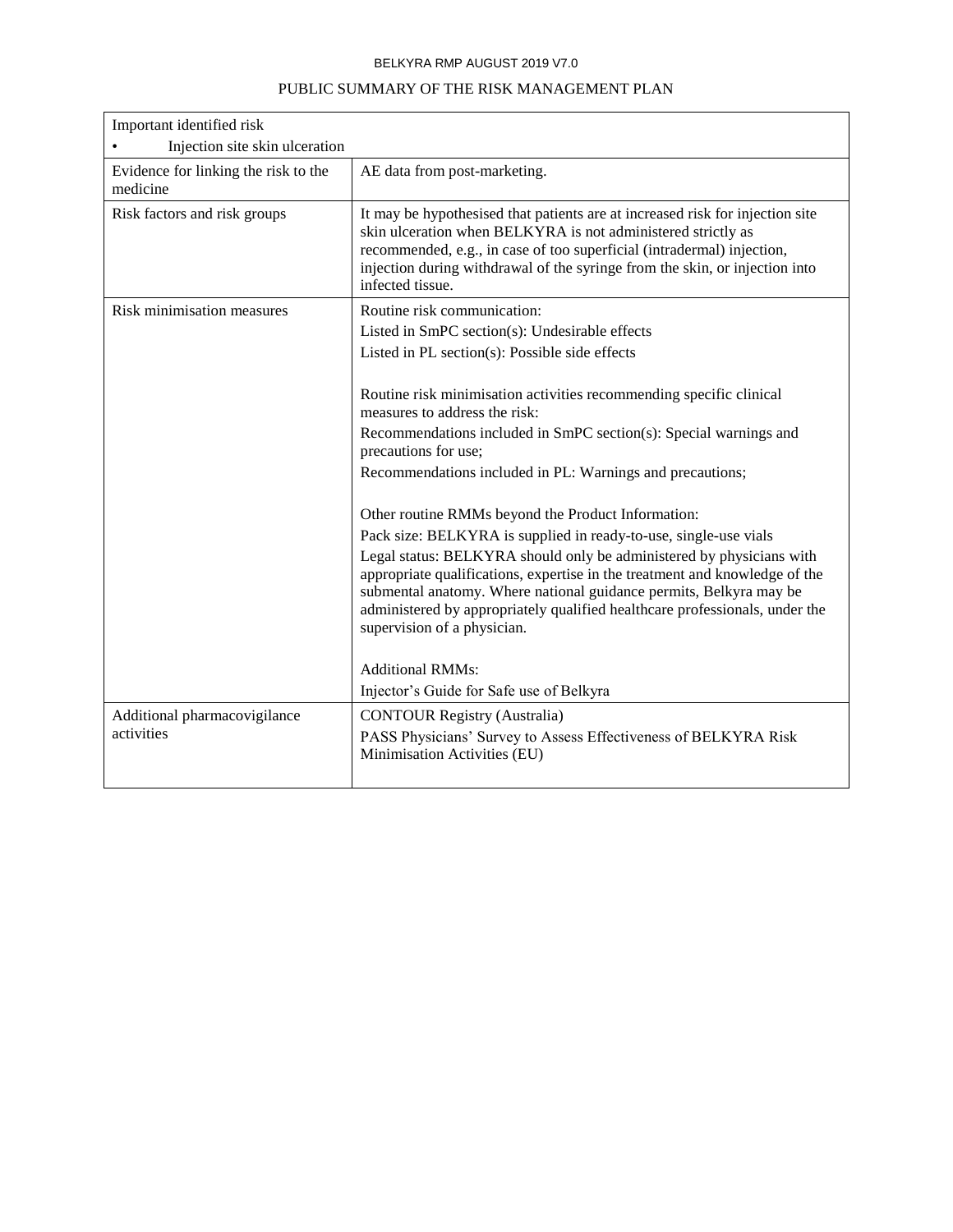| Important identified risk<br>Injection site necrosis |                                                                                                                                                                                                                                                                                                                                                                                                                                                                                                                                                                                                                                                      |
|------------------------------------------------------|------------------------------------------------------------------------------------------------------------------------------------------------------------------------------------------------------------------------------------------------------------------------------------------------------------------------------------------------------------------------------------------------------------------------------------------------------------------------------------------------------------------------------------------------------------------------------------------------------------------------------------------------------|
| Evidence for linking the risk to the<br>medicine     | AE data from the clinical study program and nonclinical data.                                                                                                                                                                                                                                                                                                                                                                                                                                                                                                                                                                                        |
| Risk factors and risk groups                         | It may be hypothesized that patients are at increased risk for injection site<br>necrosis when BELKYRA is not administered strictly as recommended (e.g.,<br>in case of too superficial [intradermal] injection, injection during withdrawal<br>of the syringe from the skin, or injection into infected tissue). highlight some<br>contraindications for injection lipolysis treatment. These include<br>immunocompromised patients, patients on anti-coagulant treatment (e.g.<br>warfarin), patients with local skin conditions (like eczema or psoriasis),<br>diabetic patients and patients with microangiopathy and vascular<br>insufficiency. |
| Risk minimisation measures                           | Routine risk communication:                                                                                                                                                                                                                                                                                                                                                                                                                                                                                                                                                                                                                          |
|                                                      | Listed in SmPC section(s):): Undesirable effects                                                                                                                                                                                                                                                                                                                                                                                                                                                                                                                                                                                                     |
|                                                      | Listed in PL section(s): Possible side effects                                                                                                                                                                                                                                                                                                                                                                                                                                                                                                                                                                                                       |
|                                                      | Routine risk minimisation activities recommending specific clinical<br>measures to address the risk:<br>Recommendations included in SmPC section(s): Posology and method of<br>administration; Special warnings and precautions for use;<br>Recommendations included in PL: Warnings and precautions; Posology and<br>method of administration;                                                                                                                                                                                                                                                                                                      |
|                                                      | Other routine RMMs beyond the Product Information:<br>Pack size: BELKYRA is supplied in ready-to-use, single-use vials<br>Legal status: BELKYRA should only be administered by physicians with<br>appropriate qualifications, expertise in the treatment and knowledge of the<br>submental anatomy. Where national guidance permits, Belkyra may be<br>administered by appropriately qualified healthcare professionals, under the<br>supervision of a physician.<br><b>Additional RMMs:</b>                                                                                                                                                         |
|                                                      | Injector's Guide for Safe use of Belkyra<br><b>DHPC</b>                                                                                                                                                                                                                                                                                                                                                                                                                                                                                                                                                                                              |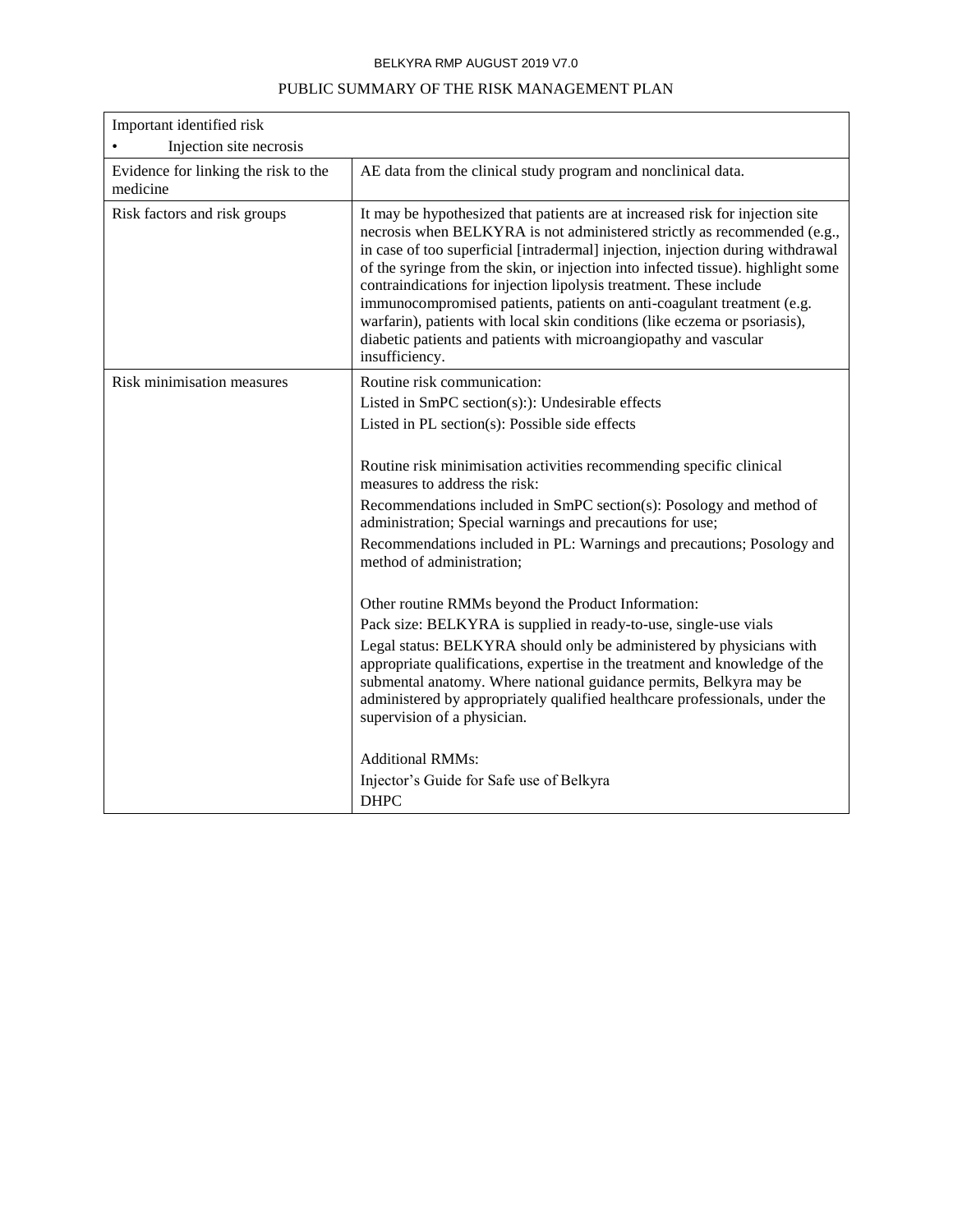| Important potential risk                         |                                                                                                                                                                                                                                                                                                                                         |
|--------------------------------------------------|-----------------------------------------------------------------------------------------------------------------------------------------------------------------------------------------------------------------------------------------------------------------------------------------------------------------------------------------|
| Off-label use                                    |                                                                                                                                                                                                                                                                                                                                         |
| Evidence for linking the risk to the<br>medicine | AE data from the clinical study program and nonclinical data.                                                                                                                                                                                                                                                                           |
| Risk factors and risk groups                     | Patients receiving BELKYRA are at risk of off-label use when BELKYRA<br>is not administered strictly as recommended.                                                                                                                                                                                                                    |
| Risk minimisation measures                       | Routine risk communication:                                                                                                                                                                                                                                                                                                             |
|                                                  | Not applicable.                                                                                                                                                                                                                                                                                                                         |
|                                                  |                                                                                                                                                                                                                                                                                                                                         |
|                                                  | Routine risk minimisation activities recommending specific clinical                                                                                                                                                                                                                                                                     |
|                                                  | measures to address the risk:                                                                                                                                                                                                                                                                                                           |
|                                                  | Not applicable.                                                                                                                                                                                                                                                                                                                         |
|                                                  |                                                                                                                                                                                                                                                                                                                                         |
|                                                  | Other routine RMMs beyond the Product Information:                                                                                                                                                                                                                                                                                      |
|                                                  | Pack size: BELKYRA is supplied in ready-to-use, single-use vials                                                                                                                                                                                                                                                                        |
|                                                  | Legal status: BELKYRA should only be administered by physicians with<br>appropriate qualifications, expertise in the treatment and knowledge of the<br>submental anatomy. Where national guidance permits, Belkyra may be<br>administered by appropriately qualified healthcare professionals, under the<br>supervision of a physician. |
|                                                  |                                                                                                                                                                                                                                                                                                                                         |
|                                                  | <b>Additional RMMs:</b>                                                                                                                                                                                                                                                                                                                 |
|                                                  | Injector's Guide for Safe use of Belkyra                                                                                                                                                                                                                                                                                                |

| Missing information        |                                                                                                                                                                                                                                                                                                                                         |
|----------------------------|-----------------------------------------------------------------------------------------------------------------------------------------------------------------------------------------------------------------------------------------------------------------------------------------------------------------------------------------|
| Use during pregnancy       |                                                                                                                                                                                                                                                                                                                                         |
| Risk minimisation measures | Routine risk communication:                                                                                                                                                                                                                                                                                                             |
|                            | Not applicable.                                                                                                                                                                                                                                                                                                                         |
|                            |                                                                                                                                                                                                                                                                                                                                         |
|                            | Routine risk minimisation activities recommending specific clinical<br>measures to address the risk:                                                                                                                                                                                                                                    |
|                            | Recommendations included in SmPC section(s): Fertility, pregnancy and<br>lactation                                                                                                                                                                                                                                                      |
|                            | Recommendations included in PL: Pregnancy and breast-feeding                                                                                                                                                                                                                                                                            |
|                            | Other routine RMMs beyond the Product Information:                                                                                                                                                                                                                                                                                      |
|                            | Pack size: BELKYRA is supplied in ready-to-use, single-use vials                                                                                                                                                                                                                                                                        |
|                            | Legal status: BELKYRA should only be administered by physicians with<br>appropriate qualifications, expertise in the treatment and knowledge of the<br>submental anatomy. Where national guidance permits, Belkyra may be<br>administered by appropriately qualified healthcare professionals, under the<br>supervision of a physician. |